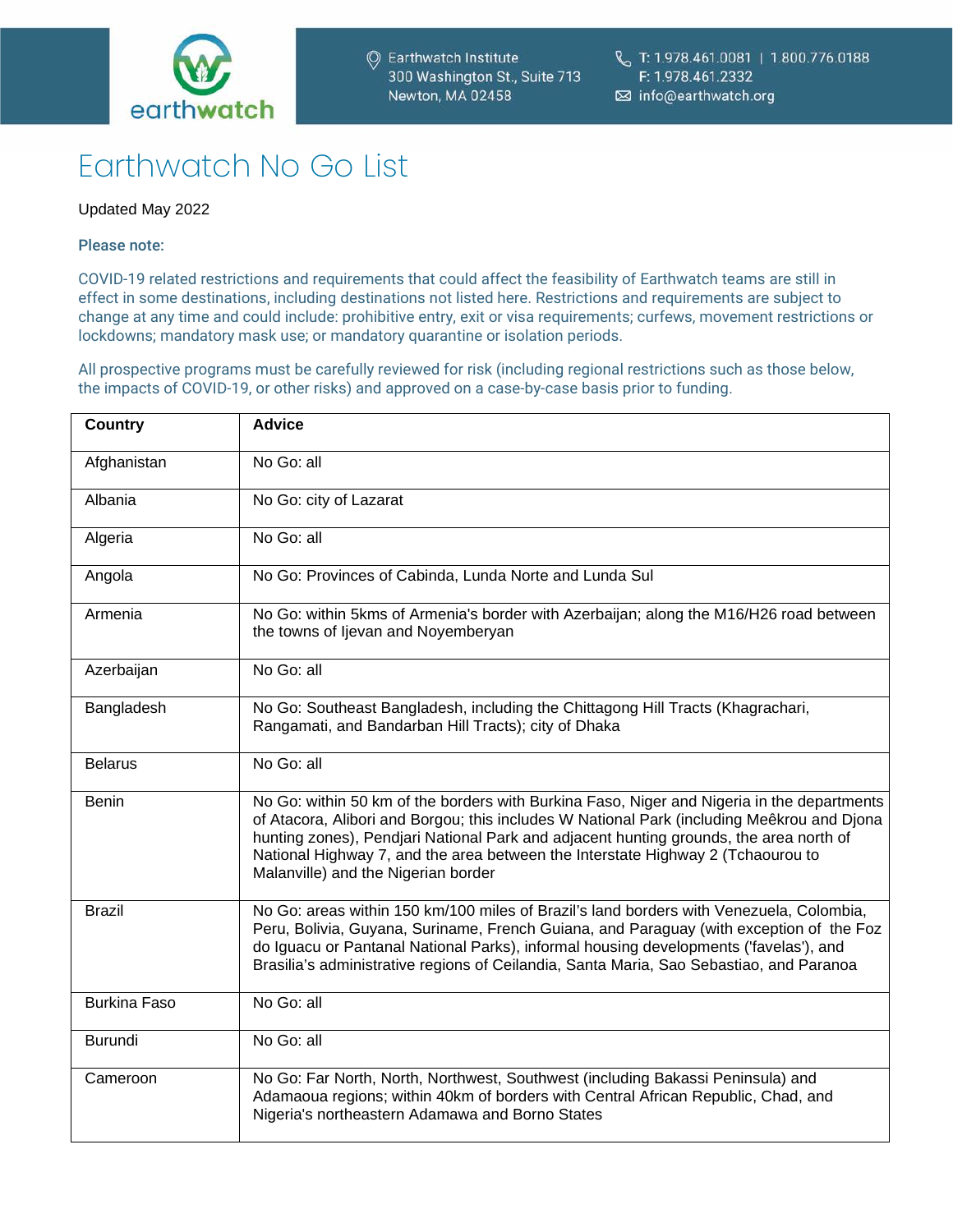

| Central African<br>Republic         | No Go: all                                                                                                                                                                                                                                                                                                                                                                                                                                     |
|-------------------------------------|------------------------------------------------------------------------------------------------------------------------------------------------------------------------------------------------------------------------------------------------------------------------------------------------------------------------------------------------------------------------------------------------------------------------------------------------|
| Chad                                | No Go: all                                                                                                                                                                                                                                                                                                                                                                                                                                     |
| Colombia                            | No Go: all                                                                                                                                                                                                                                                                                                                                                                                                                                     |
| Congo                               | No Go: within 50 km of borders with Democratic Republic of Congo and Central African<br>Republic; Pool Department, except Brazzaville; Bouenza Department                                                                                                                                                                                                                                                                                      |
| Democratic Republic<br>of the Congo | No Go: all                                                                                                                                                                                                                                                                                                                                                                                                                                     |
| Djibouti                            | No Go: border areas with Eritrea, Somalia and Ethiopia                                                                                                                                                                                                                                                                                                                                                                                         |
| Ecuador                             | No Go: within 20km of the border with Colombia, including El Angel Ecological Reserve<br>(except the official border crossing at Tulcan); Carchi, Sucumbios, and Esmeraldas<br>provinces, including Esmeraldas city; south of Portete de Tarquí Avenue in Guayaquil                                                                                                                                                                            |
| Egypt                               | No Go: all                                                                                                                                                                                                                                                                                                                                                                                                                                     |
| El Salvador                         | No Go: all                                                                                                                                                                                                                                                                                                                                                                                                                                     |
| Eritrea                             | No Go: all                                                                                                                                                                                                                                                                                                                                                                                                                                     |
| Ethiopia                            | No Go: all                                                                                                                                                                                                                                                                                                                                                                                                                                     |
| Gambia                              | No Go: Southern border with Senegal's Casamance region                                                                                                                                                                                                                                                                                                                                                                                         |
| Georgia                             | No Go: border areas with Russia; Abkhazia and South Ossetia regions, including areas<br>surrounding their Administrative Boundary Lines                                                                                                                                                                                                                                                                                                        |
| Guatemala                           | No Go: Zones 2, 3, 5, 7, 11 and 18 and municipality of Villa Nueva in Guatemala City;<br>Chiquimula, Petén, Zacapa and Izabal departments; San Marcos Department (except the<br>city of San Marcos); Huehuetenango Department (except the city of Huehuetenango)                                                                                                                                                                               |
| Guinea                              | No Go: border areas with Mali, Côte d'Ivoire, Liberia and Sierra Leone                                                                                                                                                                                                                                                                                                                                                                         |
| Guinea-Bissau                       | No Go: all                                                                                                                                                                                                                                                                                                                                                                                                                                     |
| Haiti                               | No Go: all                                                                                                                                                                                                                                                                                                                                                                                                                                     |
| Honduras                            | No Go: all                                                                                                                                                                                                                                                                                                                                                                                                                                     |
| India                               | No Go: within 10 km of the India-Pakistan border; Union Territory of Jammu and Kashmir<br>(except the eastern Ladakh region and its capital, Leh); states of Assam, Nagaland,<br>Manipur, Chhattisgarh, Bihar, Jharkhand, and Odisha states; some districts of eastern<br>Maharashtra (including Gadchiroli district), northeastern Telangana (Bhadradri<br>Kothagudem), northeastern Andhra Pradesh (including Visakhapatnam district) states |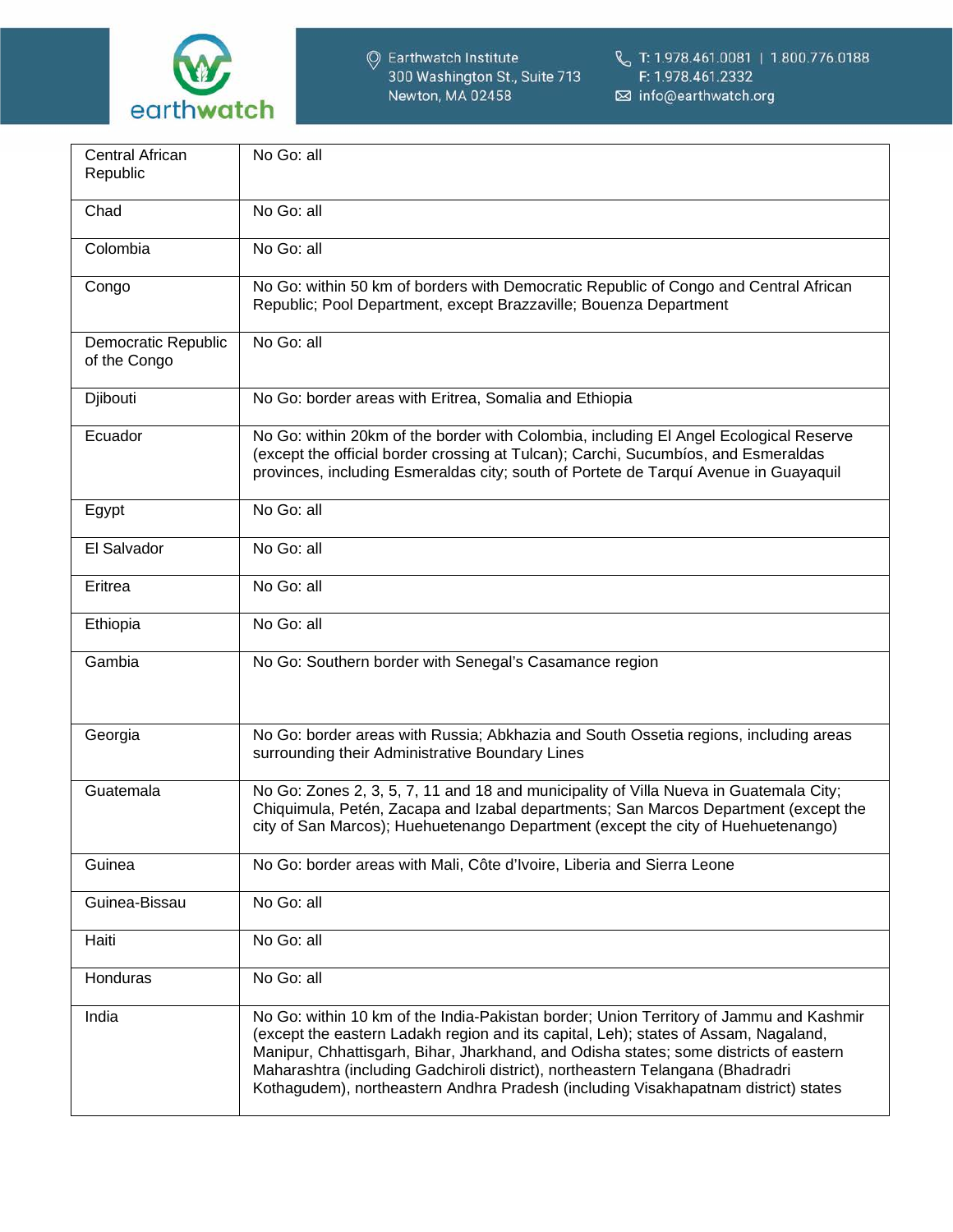

| Indonesia                                                                                   | No Go: Poso Regency in Central Sulawesi, Papua and West Papua Provinces, within 10 km<br>of Mount Sinabung (North Sumatra) or Mount Agung (eastern Bali)                                                                                                                                                                                                                                                                                                                                                                                                                                                                                                                                                                                                                              |
|---------------------------------------------------------------------------------------------|---------------------------------------------------------------------------------------------------------------------------------------------------------------------------------------------------------------------------------------------------------------------------------------------------------------------------------------------------------------------------------------------------------------------------------------------------------------------------------------------------------------------------------------------------------------------------------------------------------------------------------------------------------------------------------------------------------------------------------------------------------------------------------------|
| Iran                                                                                        | No Go: all                                                                                                                                                                                                                                                                                                                                                                                                                                                                                                                                                                                                                                                                                                                                                                            |
| Iraq                                                                                        | No Go: all                                                                                                                                                                                                                                                                                                                                                                                                                                                                                                                                                                                                                                                                                                                                                                            |
| Israel<br>Includes Gaza Strip,<br>West Bank &<br>Palestinian Occupied<br><b>Territories</b> | No Go: Gaza Strip, including the Israeli-side border region; West Bank (including<br>Bethlehem, Jericho, Ramallah, Jenin and Nablus); Golan Heights (including Sheba'a Farms<br>and Ghajjar) border area with Syria and within 500m of the border with Lebanon; within 5<br>km of the border with Egypt (including the town of Eilat)                                                                                                                                                                                                                                                                                                                                                                                                                                                 |
| Ivory Coast (Côte<br>d'Ivoire)                                                              | No Go: within 50km of border areas with Mali and Burkina Faso, including the Zanzan and<br>Savenes districts and all of Comoé National Park; within 50km of the border with Liberia                                                                                                                                                                                                                                                                                                                                                                                                                                                                                                                                                                                                   |
| Jamaica                                                                                     | No Go: Hanover Parish (Logwood and Orange Bay), Westmoreland Parish (Southeastern<br>quadrant of Savannah la Mar, Whitehall neighborhood of east Negril), St. James Parish<br>(Cambridge, Springmount, Johns Hall, Montego Bay neighborhoods of Canterbury,<br>Flankers, Glendevon, Mount Salem, Norwood, Paradise Heights and Rose Heights areas,<br>Clarendon Parish (all), St. Ann Parish (Steer Town), Kingston and St. Andrew Parish (West<br>Kingston, Cassava Piece, Downtown Kingston including Trench Town, Arnett Gardens,<br>Cockburn Gardens, Denham Town, Olympic Gardens, Seaview Gardens, and Tivoli<br>Gardens, Duhaney Park, Grants Pen, Standpipe, Swallowfield, Elleston Flats, August Town)<br>and St. Catherine Parish (Spanish Town, Central Village, Portmore) |
| Japan                                                                                       | No Go: restricted areas near the Fukushima Dai-ichi nuclear power plant, Fukushima<br>Prefecture                                                                                                                                                                                                                                                                                                                                                                                                                                                                                                                                                                                                                                                                                      |
| Jordan                                                                                      | No Go: within 5km of the Syrian and Iraqi border regions; refugee camps; northeastern<br>Jordan (east of the city of Ruwaished)                                                                                                                                                                                                                                                                                                                                                                                                                                                                                                                                                                                                                                                       |
| Kenya                                                                                       | No Go: Northern Kenya including within 110 km of the borders with South Sudan and<br>Ethiopia, all of Turkana, Marsabit, West Pokot and Samburu counties, and northern Isiolo<br>county; border with Somalia including all of Mandera, Wajir, and Garissa counties; Lamu<br>county; coastal area of Tana River County, extending 65km inland; coastal area of Kilifi<br>County, north of the Galana-Sabaki River and extending 50km inland; Eastleigh, Kibera and<br>Pangani neighborhoods of Nairobi                                                                                                                                                                                                                                                                                 |
| Kosovo                                                                                      | No Go: municipalities of Leposavić, Zubin Potok and Zvečan; northern part of the city of<br>Mitrovica                                                                                                                                                                                                                                                                                                                                                                                                                                                                                                                                                                                                                                                                                 |
| Kuwait                                                                                      | No Go: desert region near the border with Iraq; Jaleeb Al-Shuyoukh area in Kuwait City                                                                                                                                                                                                                                                                                                                                                                                                                                                                                                                                                                                                                                                                                                |
| Kyrgyz Republic<br>(Kyrgyzstan)                                                             | No Go: border areas with Uzbekistan and Tajikistan, including Jalal-Abad, Batken, Osh<br>oblasts and the Ferghana Valley                                                                                                                                                                                                                                                                                                                                                                                                                                                                                                                                                                                                                                                              |
| Laos                                                                                        | No Go: Xaisomboun, Luang Prabang, Vientiane, Xiengkhuang provinces; remote areas<br>along the border with Burma                                                                                                                                                                                                                                                                                                                                                                                                                                                                                                                                                                                                                                                                       |
| Latvia                                                                                      | No Go: areas near the border with Belarus                                                                                                                                                                                                                                                                                                                                                                                                                                                                                                                                                                                                                                                                                                                                             |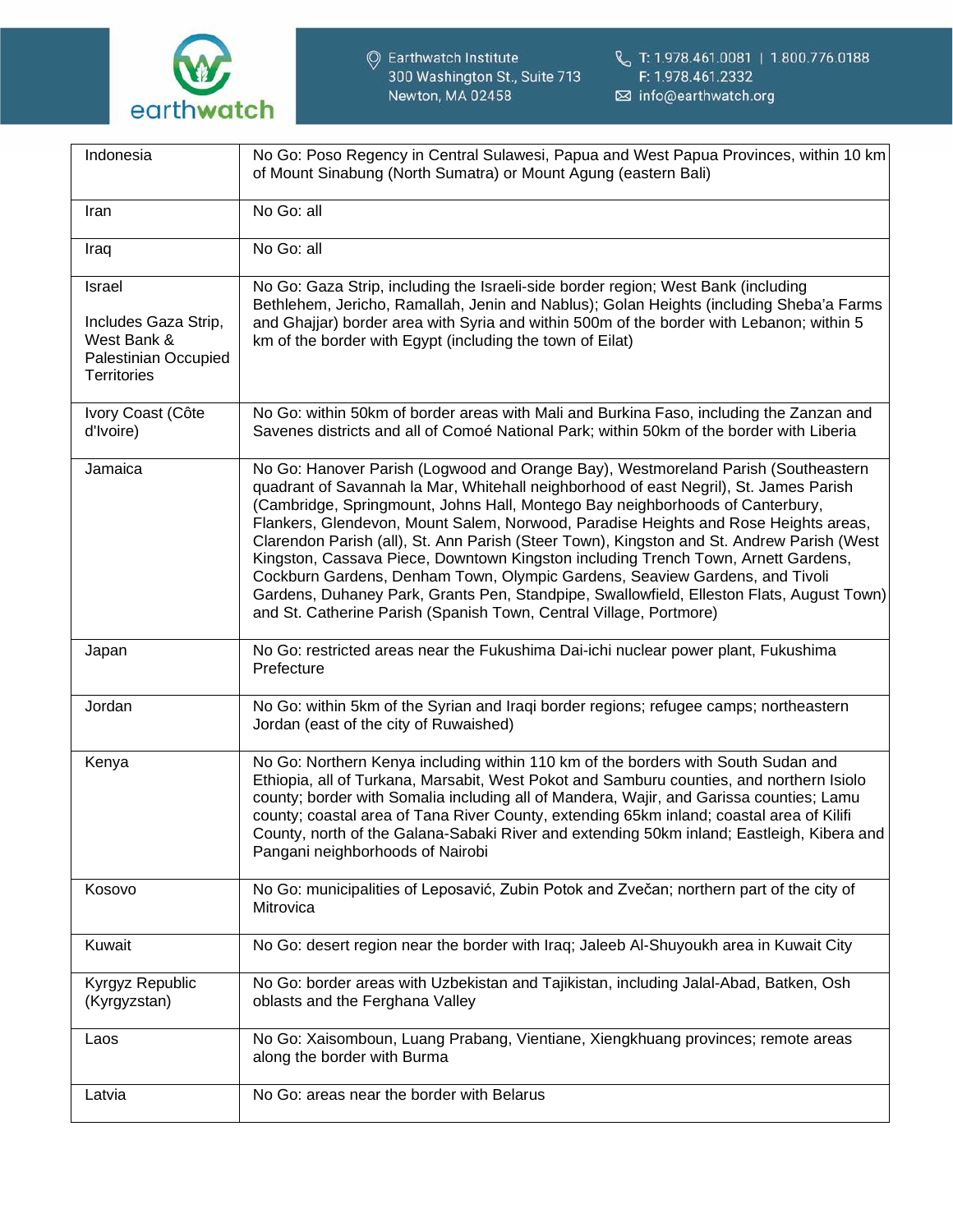

| Lebanon                                                   | No Go: all                                                                                                                                                                                                                                               |
|-----------------------------------------------------------|----------------------------------------------------------------------------------------------------------------------------------------------------------------------------------------------------------------------------------------------------------|
| Liberia                                                   | No Go: border region with Côte d'Ivoire (Grand Gedeh and River Gee counties)                                                                                                                                                                             |
| Libya                                                     | No Go: all                                                                                                                                                                                                                                               |
| Lithuania                                                 | No Go: within 5km of the border with Belarus                                                                                                                                                                                                             |
| Madagascar                                                | No Go: Batterie Beach, north of Toliara; Anosy region (except the capital Fort<br>Dauphin/Tôlanaro); Atsimo-Atsinanana region                                                                                                                            |
| Malaysia                                                  | No Go: coastal areas and island groups of eastern Sabah state from Kudat to Tawau,<br>including (but not limited to) Lankayan, Mabul, Pom Pom, Kapalai, Litigan, Sipadan and<br>Mataking. This includes dive sites and tourist facilities in these areas |
| Mali                                                      | No Go: all                                                                                                                                                                                                                                               |
| Mauritania                                                | No Go: all                                                                                                                                                                                                                                               |
| Mexico                                                    | No Go: the states of Baja California, Chihuahua, Coahuila, Colima, Durango, Guanajuato,<br>Guerrero, Jalisco, Estado de Mexico (Mexico State), Michoacán, Morelos, Nayarit, Sinaloa,<br>Sonora, Tabasco, Tamaulipas, Veracruz, or Zacatecas              |
| Moldova                                                   | No Go: all                                                                                                                                                                                                                                               |
| Morocco                                                   | No Go: Western Sahara                                                                                                                                                                                                                                    |
| Mozambique                                                | No Go: Cabo Delgado Province, including the islands off the coast; the EN1 road between<br>the Save River and Caia (Sofala province); the EN6 road between Chimoio (Manica<br>province) and Beira (Sofala province)                                      |
| Myanmar (Burma)                                           | No Go: all                                                                                                                                                                                                                                               |
| Nicaragua                                                 | No Go: all                                                                                                                                                                                                                                               |
| Niger                                                     | No Go: all                                                                                                                                                                                                                                               |
| Nigeria                                                   | No Go: all                                                                                                                                                                                                                                               |
| North Korea<br>(Democratic People's<br>Republic of Korea) | No Go: all                                                                                                                                                                                                                                               |
| Oman                                                      | No Go: border with Yemen                                                                                                                                                                                                                                 |
| Pakistan                                                  | No Go: all                                                                                                                                                                                                                                               |
| Panama                                                    | No Go: Darien province, Mosquito Gulf coast area                                                                                                                                                                                                         |
| Papua New Guinea                                          | No Go: all                                                                                                                                                                                                                                               |
| Peru                                                      | No Go: within 20km of the border with Colombia in the Loreto region; areas bordering<br>Ecuador (within the Loreto, Amazonas and Cajamarca regions); Valley of the Rivers                                                                                |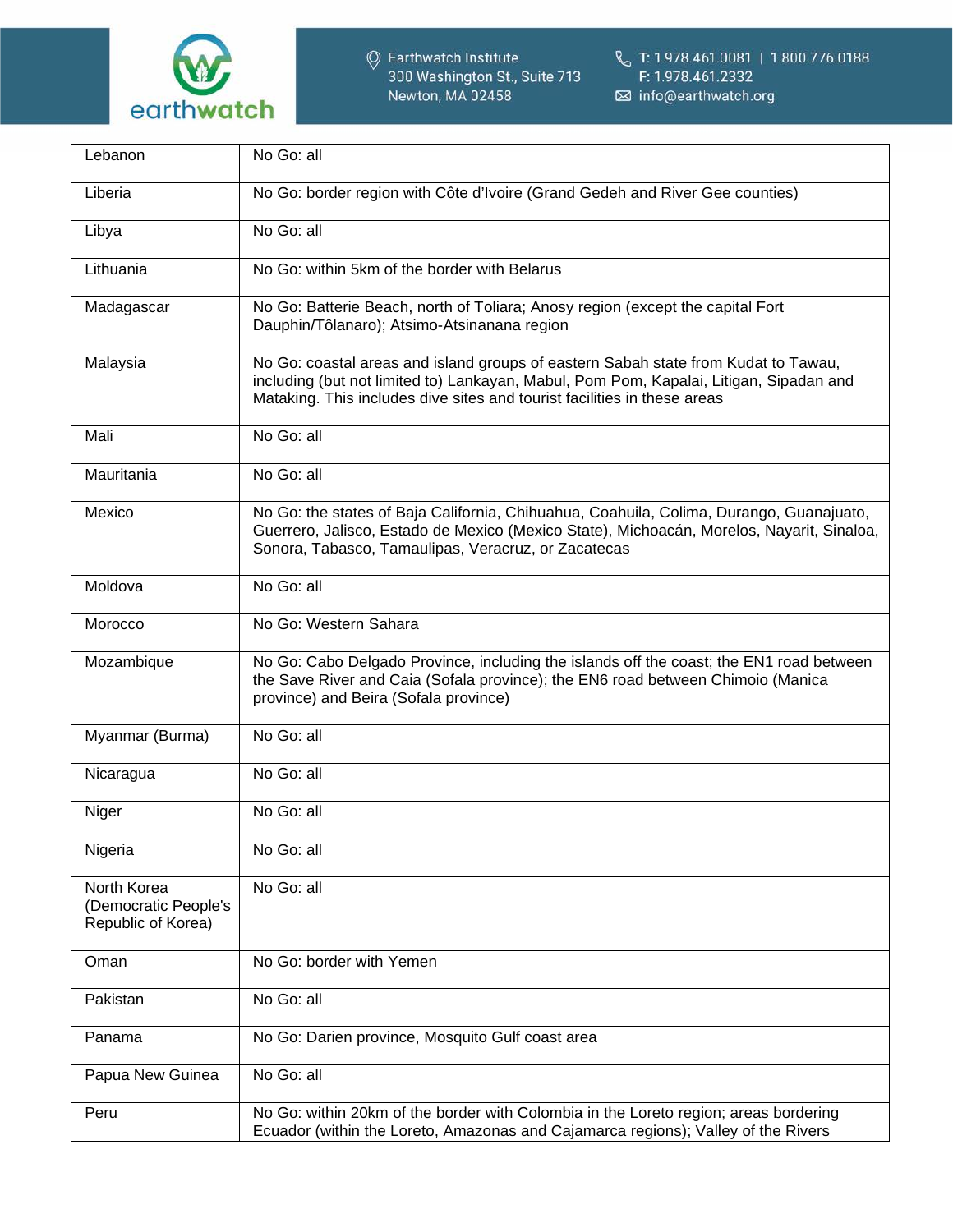

|                 | Apurimac, Ene, and Mantaro (VRAEM) including areas within the Ayacucho, Cusco,<br>Huancavelica, and Junin regions                                                                                                                                                           |
|-----------------|-----------------------------------------------------------------------------------------------------------------------------------------------------------------------------------------------------------------------------------------------------------------------------|
| Philippines     | No Go: Mindanao (including the Zamboanga Peninsula), Sulu Archipelago, and the<br>southern Sulu Sea area                                                                                                                                                                    |
| Poland          | No Go: within 3km of the border with Belarus                                                                                                                                                                                                                                |
| Russia          | No Go: all                                                                                                                                                                                                                                                                  |
| Rwanda          | No Go: within 10 km of the border with Burundi; within 10 km of the border the Democratic<br>Republic of the Congo, including towns of Gisenyi, Kibuye and Cyangugu                                                                                                         |
| Saudi Arabia    | No Go: all                                                                                                                                                                                                                                                                  |
| Senegal         | No Go: Casamance region                                                                                                                                                                                                                                                     |
| Solomon Islands | No Go: all                                                                                                                                                                                                                                                                  |
| Somalia         | No Go: all                                                                                                                                                                                                                                                                  |
| South Sudan     | No Go: all                                                                                                                                                                                                                                                                  |
| Sri Lanka       | No Go: all                                                                                                                                                                                                                                                                  |
| Sudan           | No Go: all                                                                                                                                                                                                                                                                  |
| Syria           | No Go: all                                                                                                                                                                                                                                                                  |
| Tajikistan      | No Go: within 30 km of the borders with Afghanistan, Kyrgyzstan and Uzbekistan; Gorno-<br>Badakhshan Autonomous Oblast (province)                                                                                                                                           |
| Tanzania        | No Go: within 20 km of the border with Burundi and the Democratic Republic of Congo<br>(except city of Kigoma and Gombe, Katavi and Mahale National Parks); Mtwara Region,<br>including within 30km of the Mozambican border and inland up to 150km from the coast          |
| Thailand        | No Go: Yala, Pattani, Narathiwat and Songkhla provinces                                                                                                                                                                                                                     |
| Togo            | No Go: northern areas within 18 miles (30km) of the Burkina Faso border                                                                                                                                                                                                     |
| Tonga           | No Go: all (due to the effects of the January 2022 volcanic eruption and resulting tsunamis)                                                                                                                                                                                |
| Trinidad        | No Go: on Trinidad, the Laventille, Beetham, Sea Lots, Cocorite, and the interior of Queen's<br>Park Savannah in Port of Spain, and the Maracas and Las Cuevas beaches, Fort George<br>and the La Brea Pitch Lake. On Tobago, Englishman's Bay and King Peter's Bay beaches |
| Tunisia         | No Go: within 30km of the border with Algeria; within 75km of the Libyan border;<br>governorates of Kasserine, Sidi Bou Zid, Le Kef, Jendouba, Tataouine; Mount Orbata in the<br>governorate of Gafsa; the towns of Nefta, Douz, Medenine, and Zaris                        |
| Turkey          | No Go: within 16km of the border with Syria; provinces of Batman, Bingöl, Bitlis, Diyarbakir<br>Province (including Diyarbakir city), Gaziantep, Hakkari, Hatay, Kilis (including Kilis city),<br>Mardin, Mus, Sanliurfa, Siirt, Sirnak, Tunceli and Van                    |